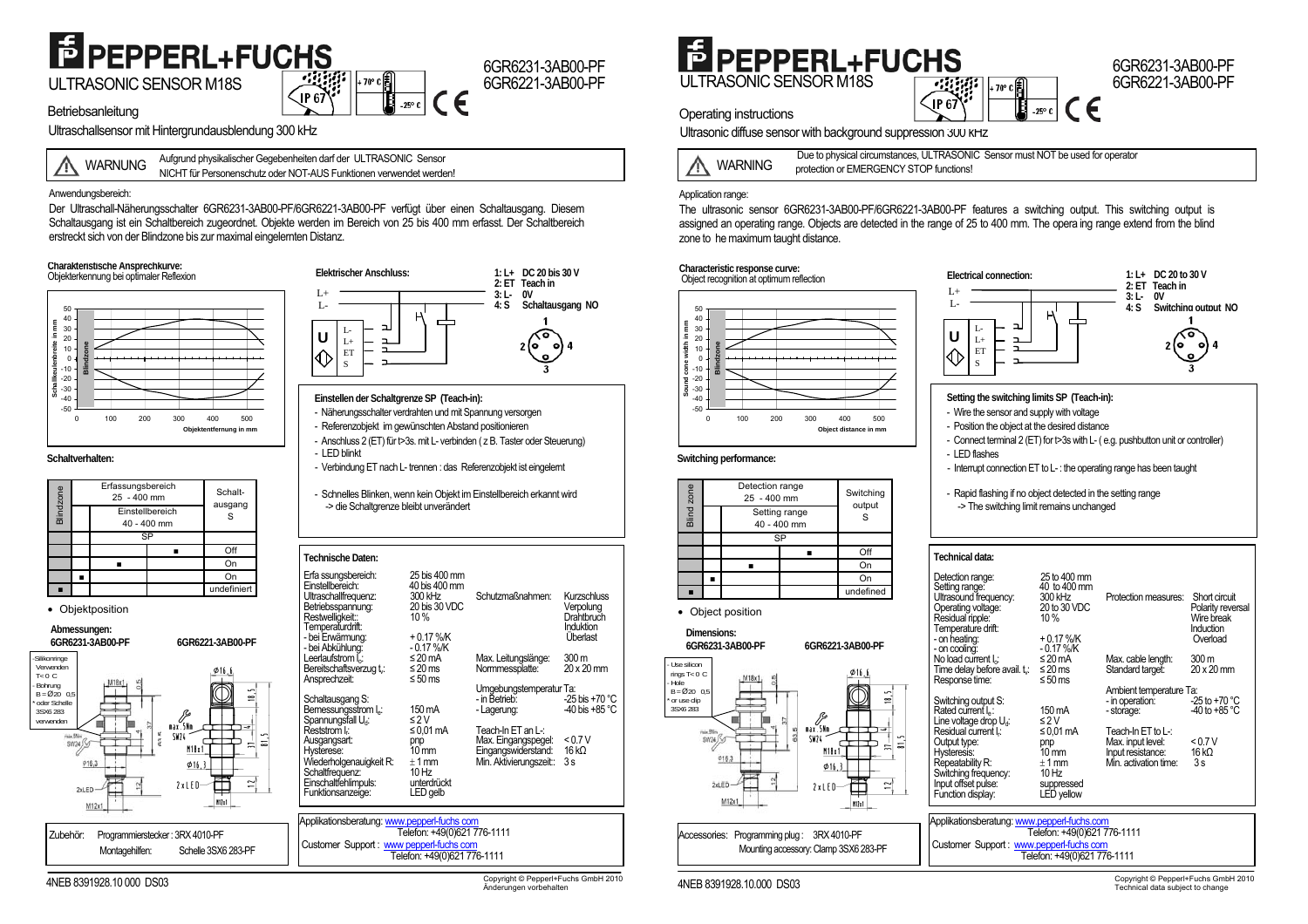## **E** PEPPERL+FUCHS

ULTRASONIC SENSOR M18S

#### 6GR6231-3AB00-PF $+$  70 $\degree$  C 6GR6221-3AB00-PFIP<sub>6</sub>  $-25^\circ$  C

Instructions de service

Détecteur à ultrasons avec suppression d'arrière-plan 300 kHz

Pour des raisons physiques, ce détecteur ULTRASONIC NE DOIT PAS être utilisé<br>pour la protection des personnes ou pour des fonctions d'ARRET D'URGENCE !

Domaine d'application :

Le détecteur à ultrasons réflexion directe 6GR6231-3AB00-PF/6GR6221-3AB00-PF dispose d'une sortie tout ou rien à laquelle est associée une zone de détection. La détection des objets est possible dans un domaine de 25 à 400 mm. La zone de détection s'étend de la zone aveugle jusqu'à la portée de travail réglée par apprentissage.

#### **Courbe de réponse caractéristique :**



#### **Comportement de commutation :**

| Zone<br>veugle |                                   | Domaine de détection<br>25 - 400 mm | Sortie TOR |          |
|----------------|-----------------------------------|-------------------------------------|------------|----------|
|                | Domaine de réglage<br>40 - 400 mm |                                     | S          |          |
|                |                                   |                                     | SP         |          |
|                |                                   |                                     |            | Off      |
|                |                                   |                                     |            | On       |
|                |                                   |                                     |            | Or       |
|                |                                   |                                     |            | indéfini |

#### • Position de l'objet



**Raccordement électrique : 1: L+ 20 à 30 V cc 2: ET Apprentissage**   $3: L L+$  **4: S Sortie tout ou rien NO** $L$  $\mathsf P$ L-**U** L+  $\hat{\Diamond}$ ET S

#### **Réglage de la portée de travail SP (apprentissage) :**

- Câbler le détecteur et appliquer la tension d'alimentation
- Positionner l'objet de référence à la distance voulue
- Relier la borne 2 (ET) pendant t > 3 s avec L- (p. ex. poussoir ou commande) - La LED clignote
- Déconnecter ET et L-: l'apprentissage de l'objet de ré érence est achevé
- Clignotement rapide lorsqu'un objet est détecté dans le domaine de réglage -> la portée de travail reste inchangée

#### **Caractéristiques techniques :**

| Domaine de détection :<br>Domaine de réglage :<br>Fréquence des ultrasons :<br>Tension de service :<br>Ondulation résiduelle :<br>Dérive en température :<br>- au chauffage:<br>- au refroidissement : | 25 à 400 mm<br>40 à 400 mm<br>300 kHz<br>20 à 30 V cc<br>10%<br>$+0.17%$ K<br>$-0.17\%$ /K | Mesures de protection : court-circuit                                                                                           | invers. polarité<br>rupture de il<br><i>induction</i><br>surcharge |  |  |
|--------------------------------------------------------------------------------------------------------------------------------------------------------------------------------------------------------|--------------------------------------------------------------------------------------------|---------------------------------------------------------------------------------------------------------------------------------|--------------------------------------------------------------------|--|--|
| Courant à vide l <sub>o</sub> :<br>Retard à la disponibilité t.:<br>Retard à l'action :                                                                                                                | $\leq$ 20 mA<br>≤ 20 ms<br>≤ 50 ms                                                         | Long. de câble max.: 300 m<br>Cible normalisée :                                                                                | $20 \times 20$ mm                                                  |  |  |
| Sortie tout ou rien S:<br>Courant assigné l.:<br>Tension de déchet U <sub>d</sub> :                                                                                                                    | 150 mA<br>$\leq$ 2 V                                                                       | Température ambiante Ta:<br>- en service :<br>- au stockage:                                                                    | -25 à +70 °C<br>$-40$ à +85 °C                                     |  |  |
| Courant résiduel I.:<br>Type de sortie :<br>Hystérésis :<br>Répétabilité R:                                                                                                                            | ≤ 0.01 mA<br>pnp<br>10 mm<br>$+1$ mm                                                       | Apprentissage ET sur L-:<br>Niveau d'entrée max.: < 0,7 V<br>Résistance d'entrée : $16 k\Omega$<br>Temps d'activation min : 3 s |                                                                    |  |  |
| Fréquence de commutation : 10 Hz<br>Impulsions intempestives à la mise sous tension : supprimées<br>Signalisation de fonctionn.: LED jaune                                                             |                                                                                            |                                                                                                                                 |                                                                    |  |  |
| Applikationsberatung: www pepperl-fuchs com<br>Telefon: +40(0)621 776-1111                                                                                                                             |                                                                                            |                                                                                                                                 |                                                                    |  |  |





### **E** PEPPERL+FUCHS ULTRASONIC SENSOR M18S

Instrucciones de servicio

 $+70°$ IP 67  $-25^\circ$  C

Sensor ultrasónico con supresión de fondo 300 kHz

ADVERTENCIA

¡Por sus particularidades físicas, el sensor ULTRASONIC NO debe utilizarse para protección de personas ni para funciones de PARADA DE EMERGENCIA!

#### Aplicación:

El detector de proximidad ultrasónico 6GR6231-3AB00-PF/6GR6221-3AB00-PF dispone de una salida lógica. Esta salida lógica tiene asignada una zona de trabajo. Se detectan objetos del orden de 25 a 400 mm. La zona de trabajo se extiende desde la zona ciega hasta la distancia máxima aprendida.

#### **Curva característica de respuesta:** Detección de objetos con reflexión óptima **Conexión eléctrica:**



| Zona ciega | Zona de defección<br>25 - 400 mm<br>Rango de ajuste<br>40 - 400 mm |  | Salida<br>lógica<br>S |
|------------|--------------------------------------------------------------------|--|-----------------------|
|            | SP                                                                 |  |                       |
|            |                                                                    |  | ∩ff                   |
|            |                                                                    |  | Or                    |
|            |                                                                    |  | Or                    |
|            |                                                                    |  | Indefinida            |

#### • Posición del objeto



 Accesorios: Conector para programación: 3RX 4010-PF Útiles de montaje: Abrazadera 3SX6 283-PF



#### **Ajuste del límite de conmutación SP (Teach in):**

- Cablear el detector de proximidad y suministrarle tensión
- Colocar el objeto de referencia a la distancia deseada
- Unir la conexión 2 (ET) durante t > 3 s con L- (p. ej. pulsador o control) - El LED parpadea
- Separar la unión de ET con L-: se ha aprendido el objeto de referencia
- Parpadeo rápido cuando se detecta un objeto en el rango de ajuste -> El límite de conmutación no varía

#### **Datos técnicos**

| Zona de detección:<br>Rango de ajuste:<br>Frecuencia ultrasónica:<br>Tensión de servicio:<br>Ondulación residual:<br>Deriva de temperatura:<br>- Con calentamiento:<br>- Con enfr am ento: | de 25 a 400 mm<br>de 40 a 400 mm<br>300 kHz<br>de 20 a 30 V DC<br>10%<br>$+0.17\%$ /K<br>$-0.17\%$ /K | Medidas de protección:<br>Cortocircu to<br>Inversión de polaridad<br>Rotura de hilo<br>Inducción<br>Sobrecarga |                  |
|--------------------------------------------------------------------------------------------------------------------------------------------------------------------------------------------|-------------------------------------------------------------------------------------------------------|----------------------------------------------------------------------------------------------------------------|------------------|
| Intensidad en vacío I.:                                                                                                                                                                    | ≤ 20 mA                                                                                               | Longitud máxima del cable:                                                                                     | 300 <sub>m</sub> |
| Retardo de disponibil dad t.:                                                                                                                                                              | ≤ 20 ms                                                                                               | Plaça de medición                                                                                              |                  |
| Tiempo de respuesta:                                                                                                                                                                       | ≤ 50 ms                                                                                               | normalizada:<br>Temperatura ambiente Ta:                                                                       | 20 x 20 mm       |
| Salida lógica S:                                                                                                                                                                           |                                                                                                       | - En funcionamiento: de -25 a +70 °C                                                                           |                  |
| Intensidad asignada I <sub>e</sub> :                                                                                                                                                       | 150 mA                                                                                                | - Almacenamiento:                                                                                              | de -40 a +85 °C  |
| Caída de tensión U <sub>n</sub> :                                                                                                                                                          | $\leq$ 2 V                                                                                            |                                                                                                                |                  |
| Intensidad residual I.:                                                                                                                                                                    | ≤0.01 mA                                                                                              | Teach in ET en $L$ :                                                                                           |                  |
| Tipo de salida:<br>Histéresis:                                                                                                                                                             | pnp<br>$10 \text{ mm}$                                                                                | Nivel máx. de entrada:<br>Resistencia de entrada:                                                              | < 0.7 V<br>16 kQ |
| Precisión de repetición R:                                                                                                                                                                 | $±1$ mm                                                                                               |                                                                                                                | 3s               |
| Frecuencia de conmutación: 10 Hz                                                                                                                                                           |                                                                                                       | Tiempo mín. de activación:                                                                                     |                  |
| Impulso intempestivo a la conexión: suprimido                                                                                                                                              |                                                                                                       |                                                                                                                |                  |
| Indicador de funcionamiento:                                                                                                                                                               | LED amarillo                                                                                          |                                                                                                                |                  |
|                                                                                                                                                                                            |                                                                                                       |                                                                                                                |                  |



4NEB 8391928.10 000 DS03

4NEB 8391928.10.000 DS03 Copyright © Pepperl+Fuchs GmbH 2010 Sous réserve de modification

### 6GR6231-3AB00-PF6GR6221-3AB00-PF